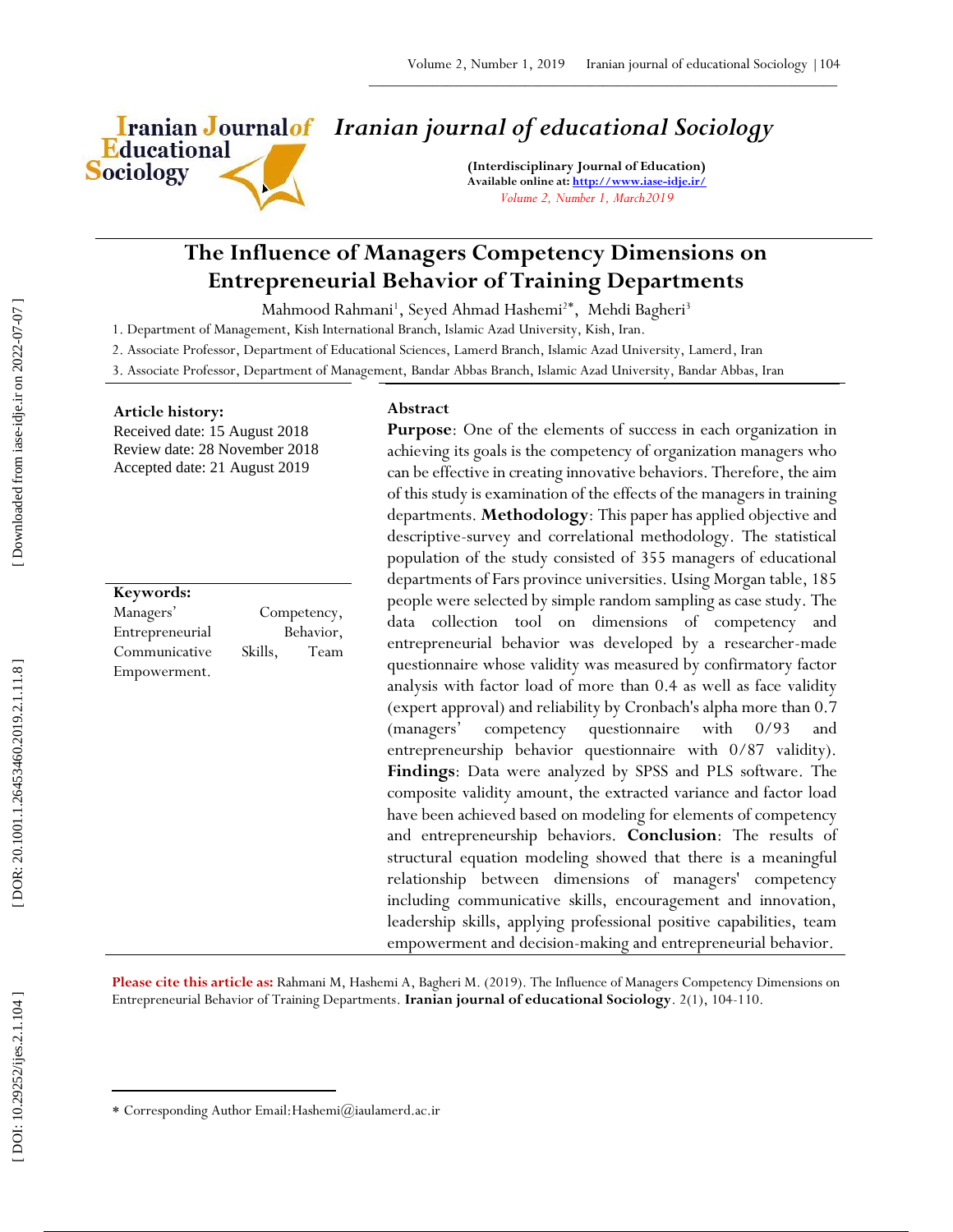## **1. Introduction**

Management is one of the most important human efforts in history of social life. Human communities are composed of a set of organizations with different goals each performing special duties. A community obtains its desirable goals when all organizations gain organizational goals by performing their duties. Managers as the most significant people for decision making facing organizational issues and problems play a critical and considerable rule in organization's success or failure. Success in playing a role and performing this important duty is mostly related to capability and effectiveness of educational managers, their competency, skill, knowledge level, insight and abilities. As meritocracy in educational organizations causes its stability and acceptance, choosing competence managers at top of the organization has special importance (Skorkova, 2016).

Nowadays, the importance, position and role of managers as designers, guides and forerunners of organizations is obvious to all and applying effective individuals in choosing for maintenance, assessing and developing them has special and important position (Demirkesen, Ozorhon, 2017). Opinion makers in management suggest human resource management based on competency that is a powerful tool focusing on individuals' behavior and contributes organizational success. The competencies should be determined and a model should be developed for describing these competencies so that an organization can run competency based approach in relation to human resources (Chochran, 2013).

In a research performed by 292 members of patterning group of human resource, it was determined that: a) 75 percent of organizations use competencies in choosing, upgrading, educating and glory, b) 65 percent of organizations in performance management use competencies, c) many organizations use competencies in planning success and occupation (Cook & Bernthal, 2012). In most researches, in comprehensive models, competency dimensions can lead to efficiency among managers and finally organizational success in different parts of the country. Technology has transformed considerably and industrial age community is replaced with meta -industrial or information or data based community (Yousefi & Tajrobekar, 2016).

Today's community is based on sagacity, ability and knowledge. With considerable change in information age (digital revolution, internet and entrepreneurship revolution), creative individuals are considered entrepreneurs and origin of great changes (Gaoa et al, 2017). Entrepreneurs are from a community having multiple capitals like cultural and social ones affected by dominant culture in society comprising different families. In fact, the higher values and beliefs in family to work, continuous production, creative thought, learning and gaining knowledge lead to development of entrepreneurship culture in this community and within individuals and so many people embark innovation and creativeness (Bujor & Avasilcai, 2016).

In fact, entrepreneurship is a process of presenting new thoughts using available facilities and opportunities based on knowledge and work and accepting risk that juxtaposes different factors to facilitate using resources and activating them in using and providing national interest so that creative and productive institutions are established to cause multilateral development (Garcia et al, 2015). Organizations try to identify, recruit and maintain the most competent managers as competitive benefit. In complex and changeable contemporary age, programs for developing managers' capabilities in different management levels are performed for efficiency and effectiveness of their activities for organizational entrepreneurship and this plan is considered the most important objective and mission of organizations. In all organizations (public and private), choosing, educating and training good and effective managers is one of the essential problems. Management jobs are complex and performing duties successfully and effectively require a set of competencies, skills, abilities and special characteristics (Jeffry & Brunton, 2014).

Nowadays, the importance, position and role of managers as designers, guides and forerunners of organizations is obvious to all and applying effective individuals in choosing for maintenance, assessing and developing them has special and important position (Demirkesen, Ozorhon, 2017). In designing managers'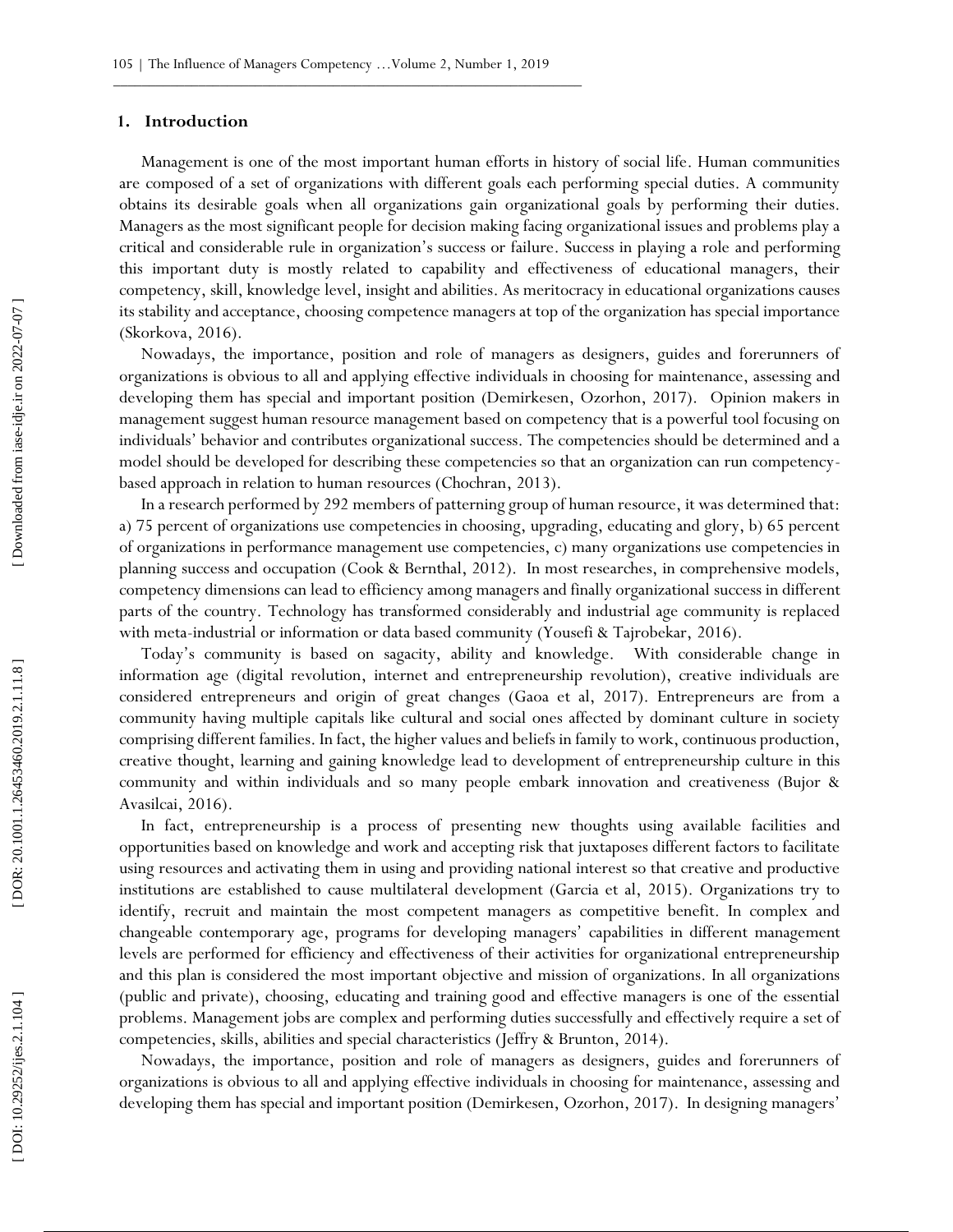competency model in cultural organizations of country, effects on innovation, identifying competencies, start point of implementing multiple systems of human resources like gift management and inheritance in organization (Matin Zaree et al, 2014). As the relation between social, political, environmental, economic and cultural roles in commerce has been increased, independent organizations have faced with new dynamics. A challenge facing organizations is that they should consider simultaneously increasing productivity and responding to new social expectations and then real time management of these two seemingly paradoxical consequences requiring development of applied strategies that has positive effects on community and organization. Implementing social liability in independent organization level is among effective strategies in this regard. In fact, nowadays organizations should perform other tasks in addition to their traditional duties that the objective of these activities is responding to social expectations and it is termed social responsibility of the corporation. In this period, effective management is a kind of management that releases itself from the limit of organizational framework and thinks about community and wider milieus, as neither the organizations can separate themselves from society nor society can. There are two common perspectives about identifying opportunities, the first perspective is identifying available opportunities in the environment and the second one is creating opportunity through a change in a phenomenon (Smith, 2016). The firs perspective in entrepreneurship literature is famous for opportunity discovery approach and the second perspective is known to opportunity creation approach (Shahsavari, 2017).

The thought roots of opportunity creation approach are evident in works of Computer and opportunity discovery approach is evident in works of Korzner (Frgosen ,2016). Korzner argues that the origin of opportunity, milieu and external setting of entrepreneur or company performs entrepreneurship tasks. He and his co -workers consider an objective identity for opportunity and argue that individuals who are smarter than others discover these opportunities. But Shompiter considers the mind of people as the origin of opportunities. He and his proponents consider an objective identity for opportunity and argue that opportunities are created by entrepreneurs by reciprocal understanding of behavior with social structures in learning process of actions and reactions (Shir Ali Nejad, 2016).

The relationship between cooperation management and organizational entrepreneurship with intermediate role of organizational trust in small and medium manufacturing companies in Shiraz industrial town was performed. The results indicate that there is direct and meaningful relationship between all dimensions of variables cooperation management and organizational entrepreneurship in small and medium private companies (Shasavari, 2016).

Organizations are hopefully attempting to get goals related to intra -organizational tasks and prospective job planning and ensuring progress and satisfaction regarding intra -lingual attempts. If the independence in matching intra -system planning and organization is established, both members and management will benefit affecting individual effectiveness and organizational productivity (Shoaee, 2017).

## **2. Methodology**

The current research has applied objective and the goal of these researches is using knowledge in new occasions in a special context. The current methodology has quantitative approach; as the required data were collected by quantitative research tools (questionnaire). In fact in this research, the researcher by combining positive aspects of quantitative research, studies the issue. In the quantitative terms, this paper can be considered non -experimental (descriptive), survey and correlational. Also, this research is cross -sectional in temporal terms and collecting required data has been performed in a specific time period. The required data in qualitative study has been examined by interview, document observing and observation. The research population included educational managers of west of Fars county which are active in different parts. The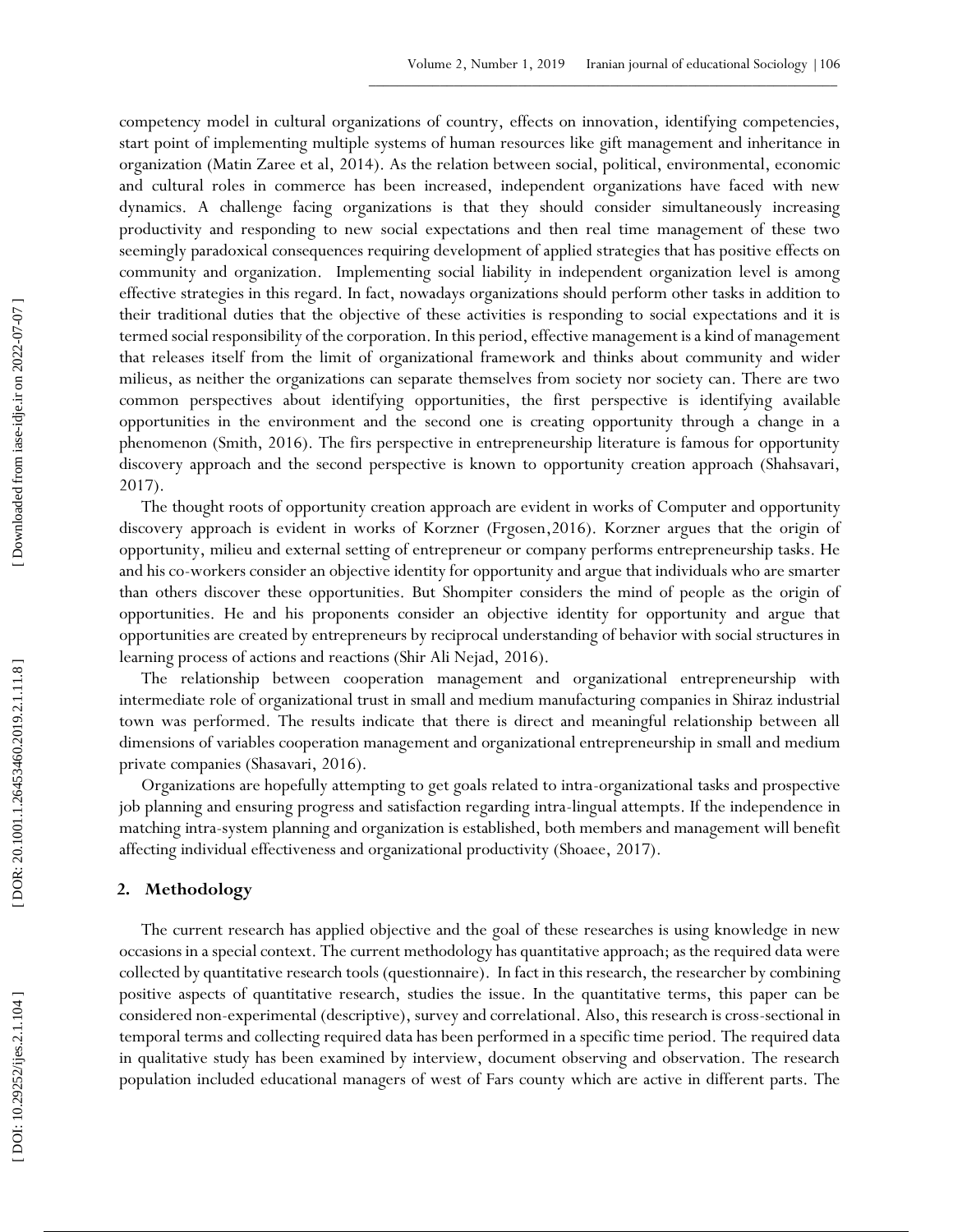members of statistical population include 1400 subjects of managers and vice -presidents of west of Fars County.

## **3. Findings**

Usually the first criterion in assessing reliability is internal compatibility reliability. The traditional and conventional criterion for this was controlling Cronbach alpha represents estimation for reliability based on internal correlation. If this index is more than 0/7 for confirmatory studies, it is considered homogenous block. The second criterion of measuring reliability, is composite reliability measure and if it is higher than 0.7, it is one -dimensional. For assessing validity of measuring models, the first criterion is converged validity. This validity means that the set of informants determine the main constituent. Fournel and Locker (1981) have suggested using average extracted variance as a criterion for converged reliability. The least AVE as 0/5 indicates sufficient convergent reliability, meaning that a variable on average can detect half of its descriptor dispersions. The second criterion is differential validity measurement which has been proposed as Fournel and Locker criterion in path modeling PLS. Fournel and Locker model indicates that a variable should have more dispersion among its descriptors. Statistically the square of AVE for each variable should be more than correlation of that variable with other variables in the model (Azar, Gholamzadeh & Ghanavati, 2012: 158 -165).

**Table 1.** Examination of one -dimensional descriptors (composite and Cronbach alpha)

| Variable                                          | Composite reliability | Cronbach alpha |
|---------------------------------------------------|-----------------------|----------------|
| Communicative skills                              | 0.75                  | 0.72           |
| Decision making                                   | 0.79                  | 0.70           |
| Encouragement, innovation and change              | 0.83                  | 0.75           |
| Work communications                               | 0.84                  | 0.77           |
| Leadership skills                                 | 0.84                  | 0.79           |
| Professional skills                               | 0.78                  | 0.77           |
| Using positive capabilities of oneself and others | 0.79                  | 0.78           |
| Developing team activities                        | 0.85                  | 0.79           |
| Managers' competency                              | 0.94                  | 0.93           |
| Entrepreneurship behaviors                        | 0.89                  | 0.87           |

| Table2. Convergent Validity                          |                            |  |
|------------------------------------------------------|----------------------------|--|
| Variable                                             | Average extracted variance |  |
| Communicative skills                                 | 0.61                       |  |
| Decision making                                      | 0.86                       |  |
| Encouragement, innovation and change                 | 0.62                       |  |
| Work communications                                  | 0.61                       |  |
| Leadership skills                                    | 0.80                       |  |
| Professional skills                                  | 0.83                       |  |
| Using positive capabilities of oneself and<br>others | 0.53                       |  |
| Developing team activities                           | 0.69                       |  |
| Managers' competency                                 | 0.84                       |  |
| Entrepreneurship behaviors                           | 0.68                       |  |

Reliability and validity estimations of measuring model facilitate assessing structural model.

Research structural pattern test in PLS methodology is feasible by path coefficient examination (load factors) and 2R amounts (with 500 sub samples) for calculating T amounts and determining path coefficient meaningfulness. Path coefficients for determining quota of each predicting variables are used in explaining variable variance and 2R amounts indicate detected variance by predicting variables. In addition Stone Giesser 2Q factor is used for examining prediction ability of dependent variables by independent variables.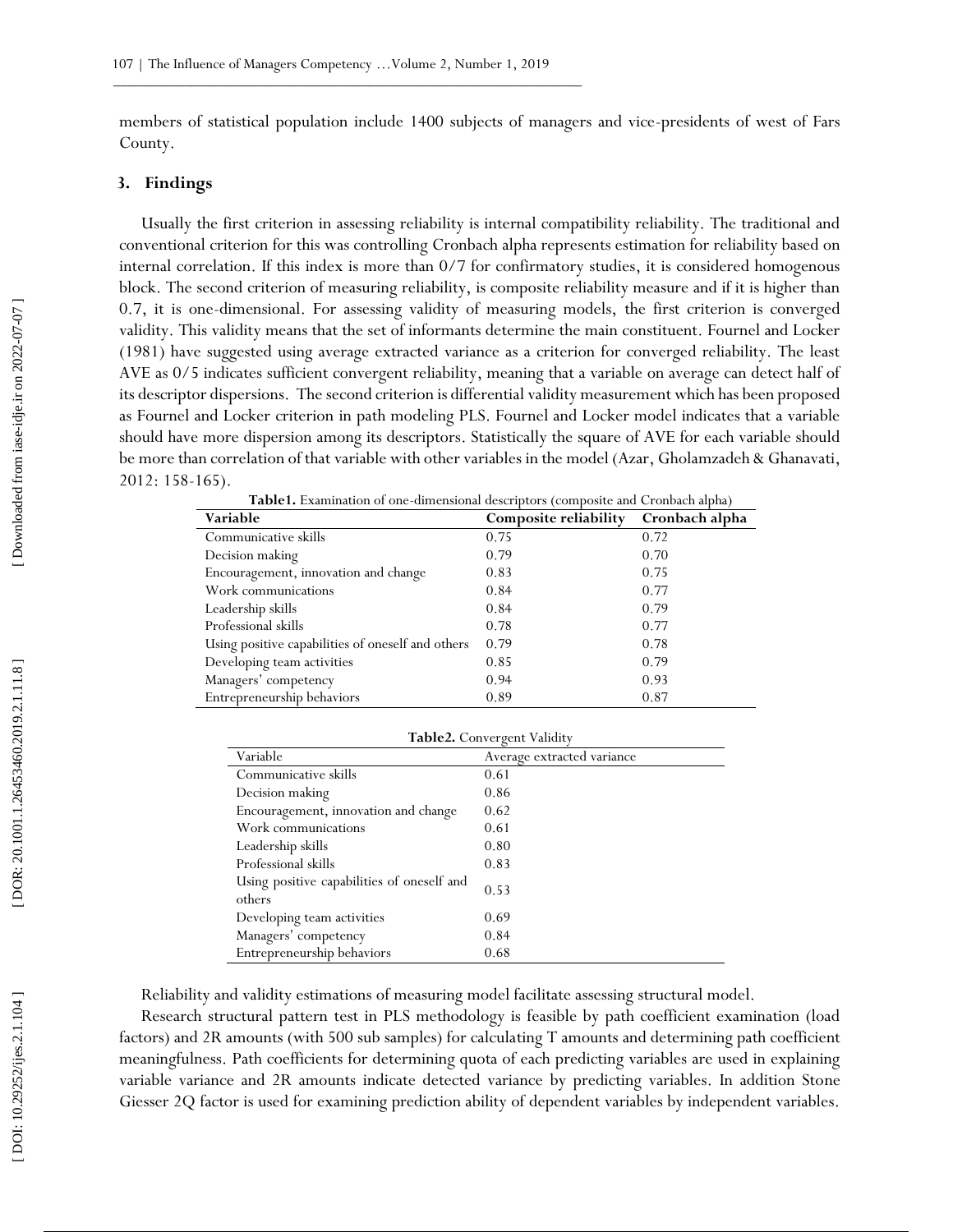These methods are called cross -validation include communality cross -validation and cross -validation redundancy. The quality communality index measures measuring model of each block. Redundancy index is also termed Stone Giesser 2Q factor measures structural model quality for each internal block considering measurement model. Positive amounts of these indices indicate the prediction capability. In addition to above indices, the total assessment of pattern in PLS is GOF index and we can use it generally for examining reliability or quality of PLS pattern. This index acts like other assessment indices of Leizerl Model and it is placed between zero to one and amounts nearer to one indicate suitable quality of the model. This index examines model's total ability and whether the tested model is compatible with predicting internal predicting variables or not.



**Figure 1.** Tested model of the relationship between managers' competency and entrepreneurship behavior



Figure 2. t-factors of tested model of the relationship between managers' competency and entrepreneurship behavior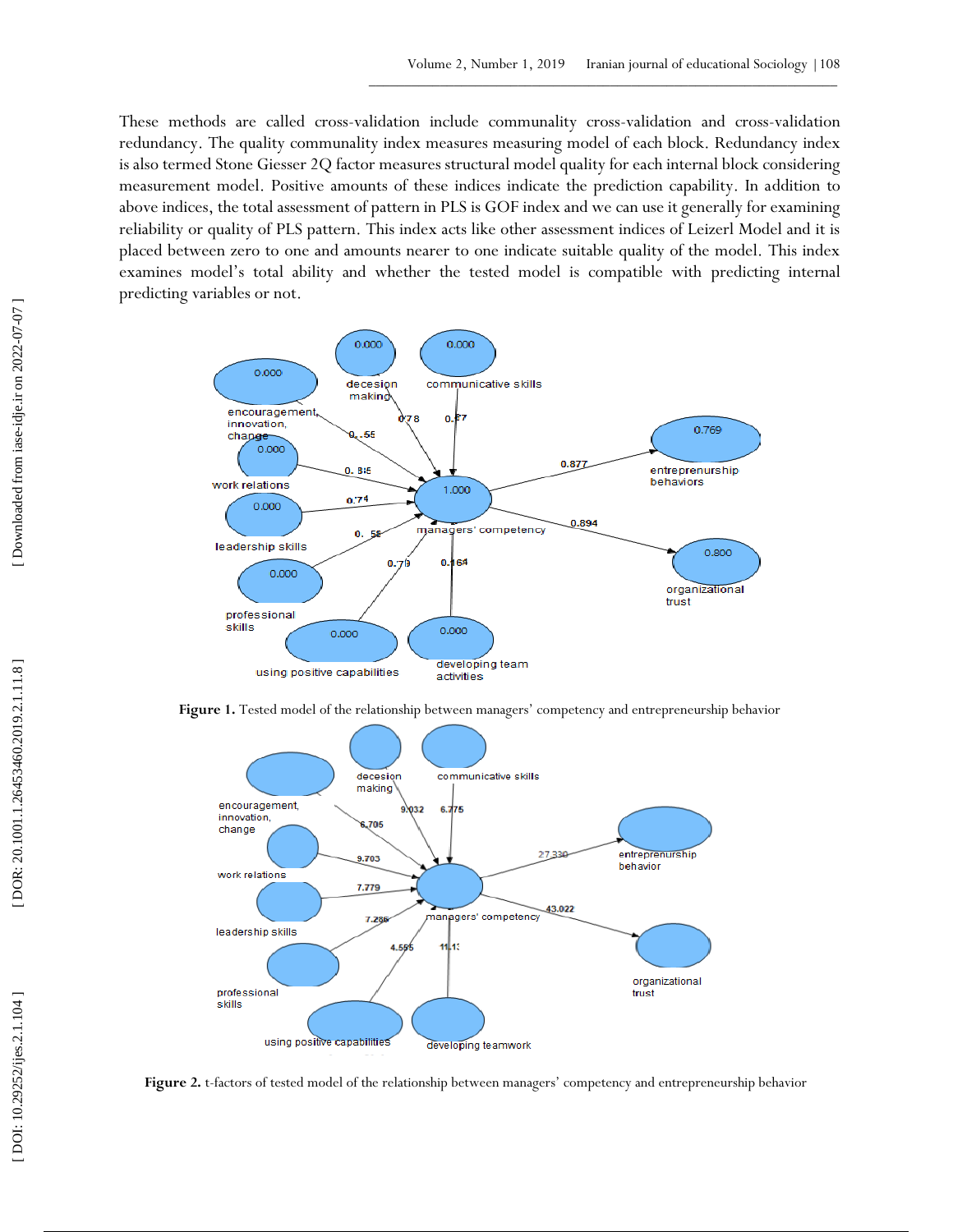### **4. Discussion**

In developing competency, the requirement of having effective responsiveness and giving essential information in educational system, determines boosting responsibility feeling in responding to the researcher. Exact recording of reports, accepting working facts of educational managers in assessing elites, experts and educational managers is effective in developing competency.

The element of communicative skills include the variable of writing skill in recording effective suggestions and job facts, speech skill for clear response, communicative skill for creating communicative atmosphere, interest in employees' awareness and profession and information progress, listening skill, respecting other co -worker's suggestions and hearing their ideas and criticisms. Considering educational creativity in organizational -educational realm can lead to competency in competency pattern related to effective educational working relations that indicates effective relations with sub -managers, employees, superior managers based on communicative skills and considering organizational positions and valuation of experienced experts' idea and successful managers can contribute to developing competency. Employees can sue suitable decisions of managers and attract mangers' trust in equitable and persistent behavior. Establishing durable job relations between employees and managers is effective in developing managers' competency. Exact recording of reports, accepting working facts of educational managers in assessing elites, experts and educational managers and having writing skill in recording effective suggestions and job facts, speech skill for clear response, communicative skill for creating communicative atmosphere, interest in employees' awareness and profession and information progress, listening skill, respecting other co -worker's suggestions and hearing their ideas and criticisms are main factors for boosting entrepreneurship morale. Also decision making in suitable choosing conditions, organizational position for trustful elites and giving priority to them boost competency. Making suitable decisions based on information, awareness, considering suggestions and criticism of others boosts the element of encouragement and innovation. In conclusion, for competency it is required that employees, experts, and educational managers in lower positions receive more attention who are creative, informant and responsible. Considering educational creativity in organizational -educational realm can lead to competency in competency pattern related to effective educational working relations. We can conclude that effective relations with sub -managers, employees, superior managers based on communicative skills and considering organizational positions and valuation of expertsions and harming their interimate the successful managers can contribute the successful managers has developing compensations of the managers has developing compensations of the managers has developing compensation